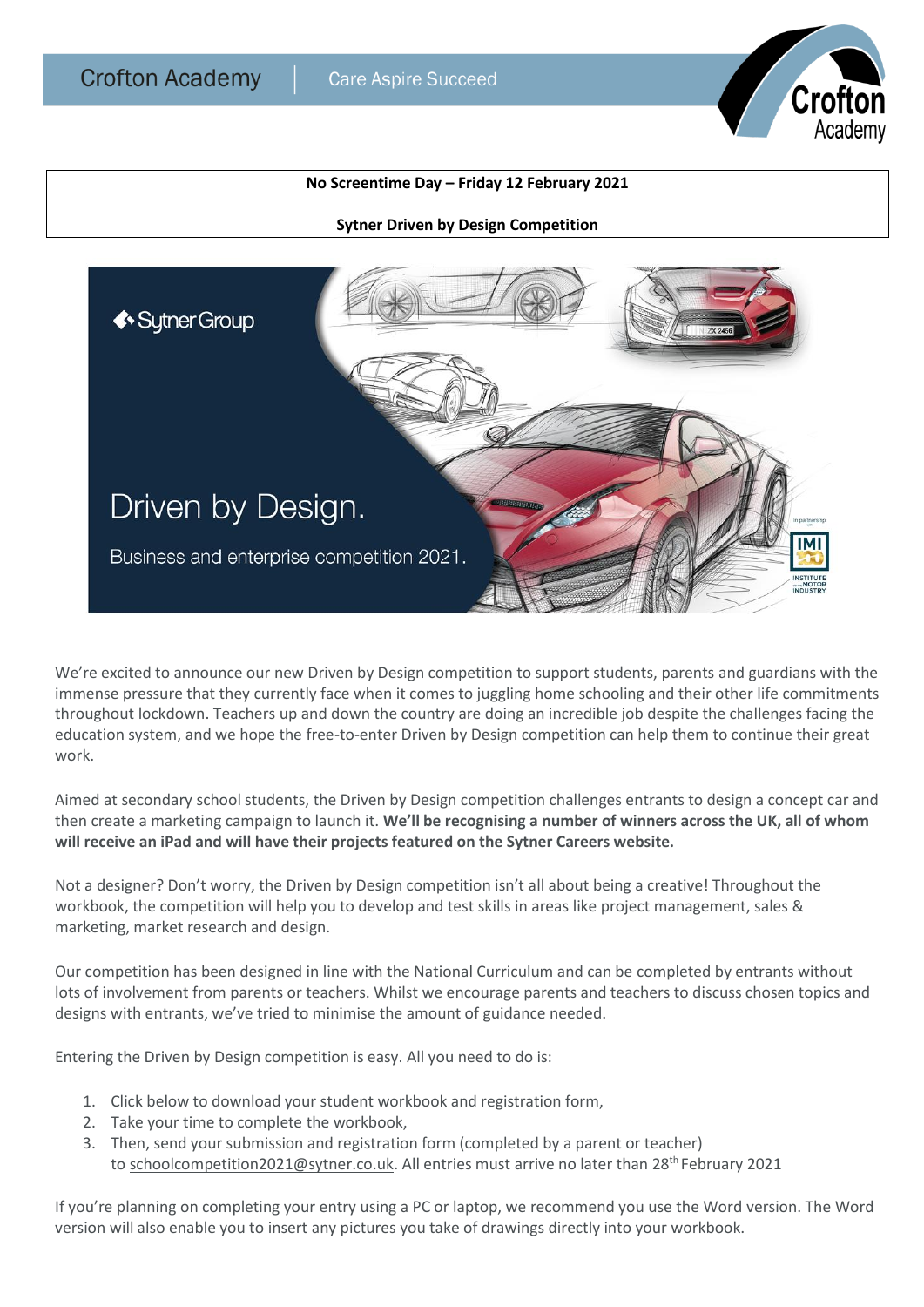If you're using another device, it may be that the pdf version is more suitable - please be aware that you can submit any images, drawings or diagrams. You will need to attach these as separate files when you submit your entry as you will be unable to insert them into the pdf.

Crof

 If you're planning to printing the workbook to complete by hand, and then scanning / taking pictures of each page before attaching these to your submission email, either version can be used.

The workbooks can be downloaded in Word or PDF format below.

<https://careers.sytner.co.uk/media/2499/sytner-workbook-2021-v1.docx>

<https://careers.sytner.co.uk/media/2500/sytner-workbook-2021-v1.pdf>

Share your day of activities and challenges with us at school by sending photos to: [enrichment@croftonacademy.org.uk](mailto:enrichment@croftonacademy.org.uk) Remember to include your name and form.

**Sytner Group - In partnership with IMI (Institute of Motor Industry)**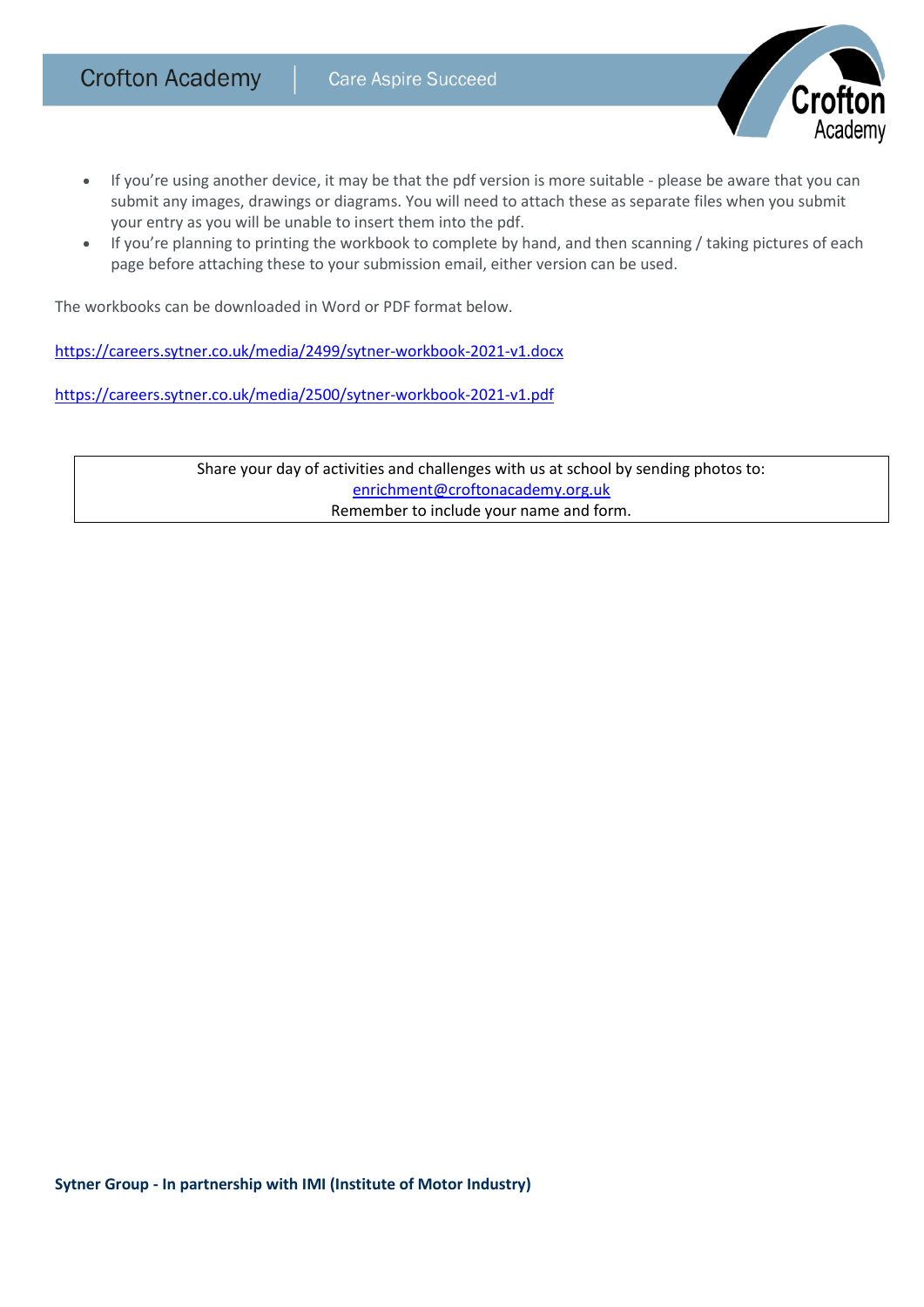

## **Competition Brief**

**Allow approximately half a day - 1 day to complete the tasks detailed below.**

For this year's competition we want you to recognise that many parts of the world have changed in the last 12 months, therefore we want you to think about something which might have affected you, or someone close to you recently.

That could be from one of the scenarios listed below or you can describe an issue of your choice relating to one of the following topics, such as *Mental Health and Well-being, Social Distancing, Coronavirus, The environment, Diversity and Inclusion and Brexit*. The Concept Car should include an element which would help overcome, address or raise awareness.

- **Scenario 1:** Design a new public transport of the future how can you entice more people to use public transport more and reduce their need for a personal vehicle?
- **Scenario 2:** How will you support a single person living in a city with limited parking and limited income to be able to afford a vehicle within a restricted emissions zone
- **Scenario 3:** A Family of 5 who are concerned about sustainability, impact on the environment and safety for their family.
- **Scenario 4:** An older couple who live in a retirement home, they have pets and are concerned about their future health needs.
- **Scenario 5:** A new type of Heavy Vehicle that can transporting goods long distances and that is environmentally friendly as well as safe and a comfortable environment for the driver.

This is completely open to your interpretation, we want to see your imagination in your designs.

You are responsible for designing, marketing and launching your car of the future, so let's get creative!

Below you will find everything you need to complete the competition – make sure you note down all of your research and ideas so we can see how you have developed your design!

**Where possible, please complete this document electronically and send the completed version to** [schoolcompetition2021@sytner.co.uk](mailto:schoolcompetition2021@sytner.co.uk) **by no later than February 28th 2021 for your chance to win.**

**You can also print and complete the worksheet by hand. You will need to either scan your worksheet or take pictures of each sheet and email them back to us.**

**Please take photographs of any designs and drawings and attach these to your email explaining clearly which section of the worksheet they relate to.**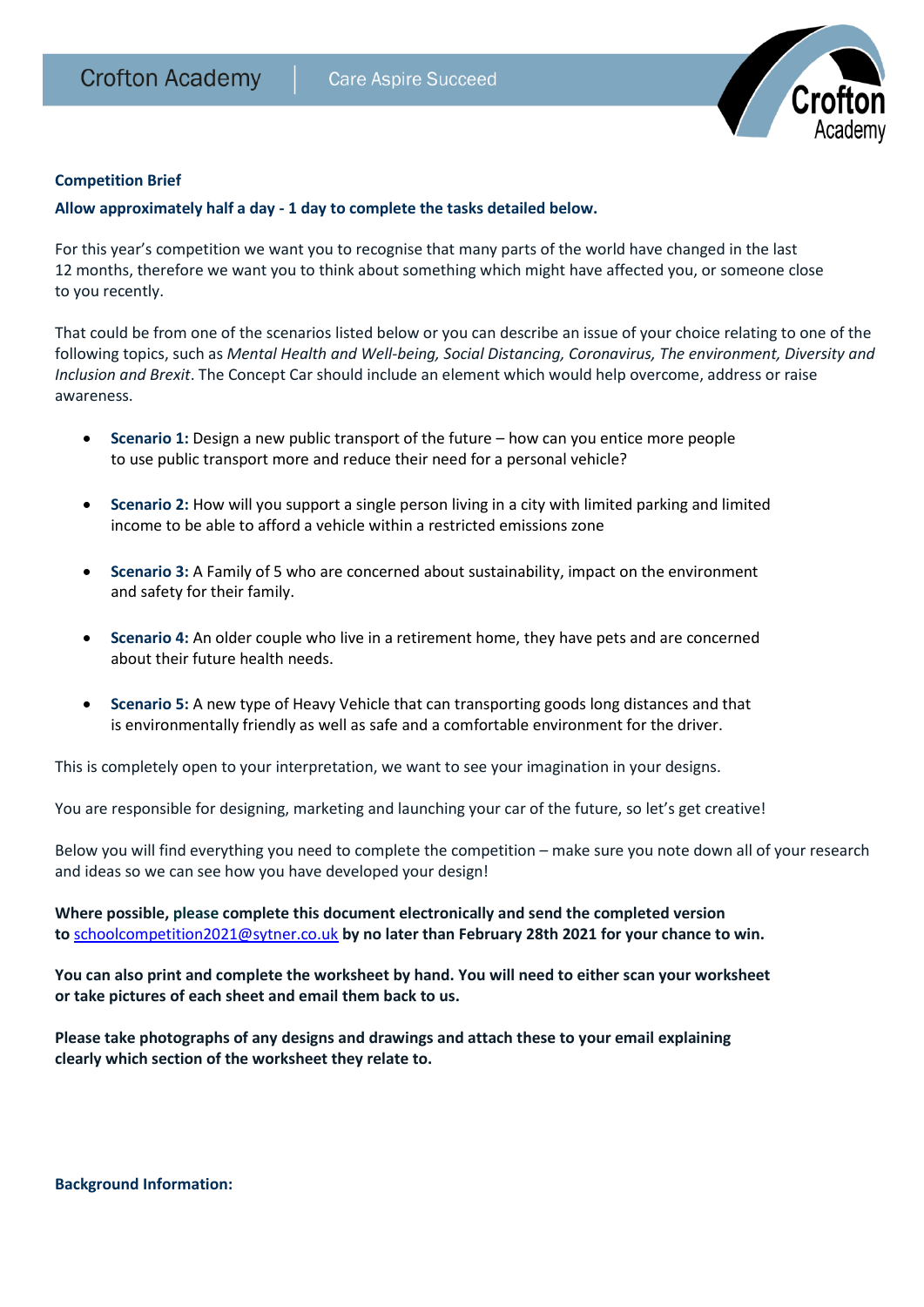The Business & Enterprise competition will focus and improve students' skills such as teamwork, communication, leadership, employability and life skills. Roles you will be undertaking will include Project Management, Sales and Marketing, Research and Design.

## **About Sytner Group**

[Sytner Group](https://www.sytner.co.uk/?utm_source=24&utm_medium=2&utm_term=%2Bsytner%20cars&utm_content=1033690532&k_clickid=_k_EAIaIQobChMI0uro4-uM7gIVmfhRCh3-NgVqEAAYASAAEgILe_D_BwE_k_&utm_campaign=CM005678-22&infinity=ict2~net~gaw~ar~427915099182~kw~%2Bsytner%20cars~mt~b~cmp~Sytner%20Group%20-%20Buy%20Online~ag~Sytner%20Group%20-%20Broad%20-%20RLSA&gclid=EAIaIQobChMI0uro4-uM7gIVmfhRCh3-NgVqEAAYASAAEgILe_D_BwE) are the UKs leading retailer of prestigious cars and the largest overall automotive retailer in Europe. Sytner Group represent 21 of the world's most prestigious car manufacturers in over 140 dealerships across the UK. As well as being the UKs largest dealership group we are the number one retailer for many of our manufacturers.

#### **About the Institute of the Motor Industry (IMI)**

The IMI is the professional body for individuals working in the motor industry and the authoritative voice of the retail automotive sector. The IMI's aim is to ensure that the automotive retail sector has a skilled, competent and professional workforce that is fully equipped to keep pace with the demands of new technology and changing markets.

#### **Parents' Guide**

Parents we know this is a very difficult time juggling working and home schooling so we have pulled together a lesson plan that forms part of the National Curriculum for Business and Enterprise.

Below you will find a Competition pack which contains 4 lesson plans, to support your child with their communication, problem solving, planning and research skills whilst trying out various job roles in the automotive industry including marketing, design and sales.

It is your choice whether to use the activities as a whole day of learning or as 4 separate sessions, as long as these are submitted to [schoolcompetition2021@sytner.co.uk](mailto:schoolcompetition2021@sytner.co.uk) by the 28th February 2021.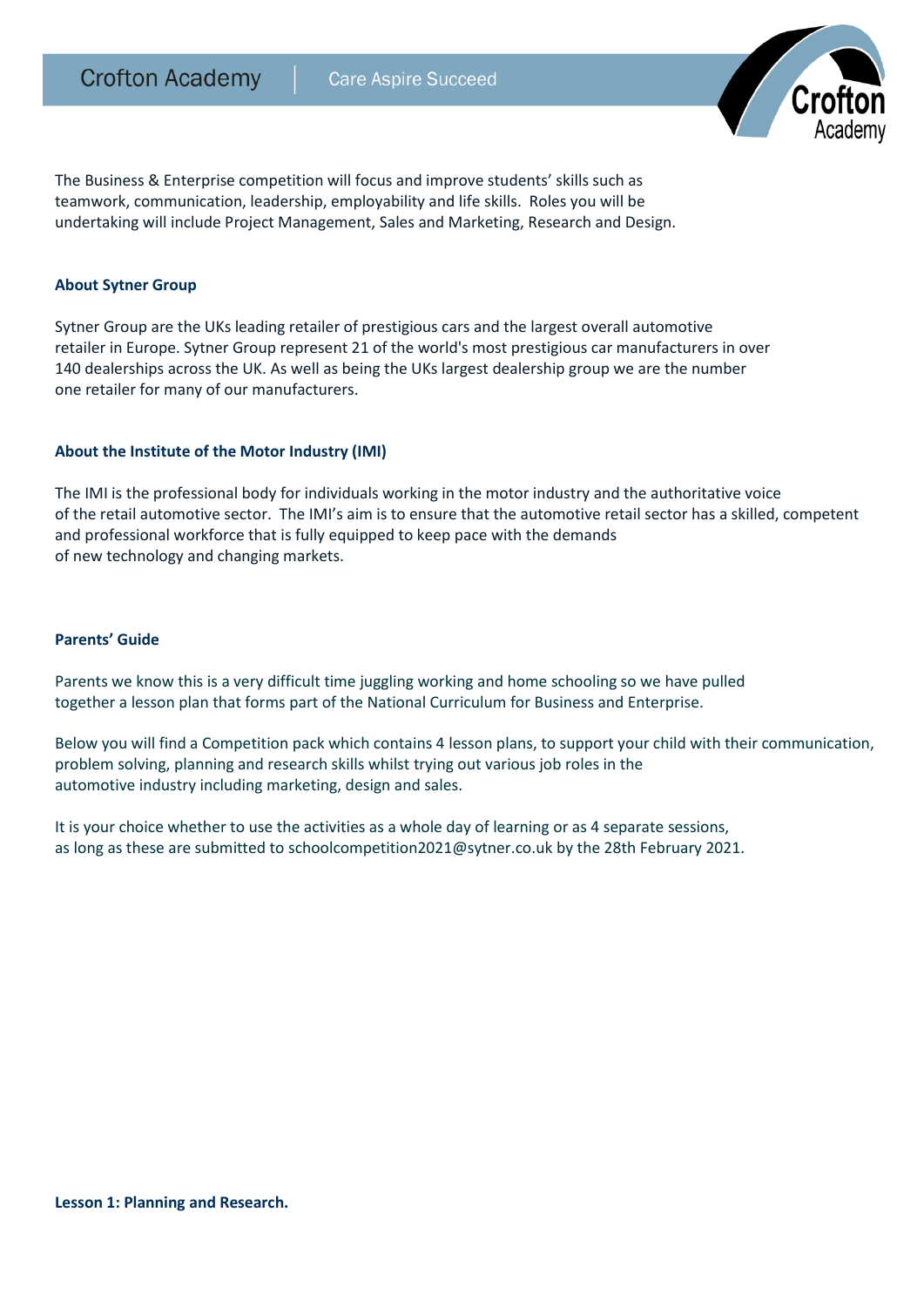

#### **Task 1: Planning**

Choose a target audience and an issue to fix from the ones listed in the competition brief. If you have another problem you would like to help people overcome then explain their needs and requirements below.

#### **Planning**

You will need to research their preferences, lifestyles, hobbies and finances etc.

My target market is:

I chose this audience because:

## **Task 2: Research**

Research the types of vehicles already available to your chosen target audience and consider what this will look like in the future. What are the good bits and what could be improved? What technology will be available in the next 10 years? Why would all of these things appeal to that audience?

## **Then answer these questions below:**

What are the main concerns and issues that your target audience need to overcome?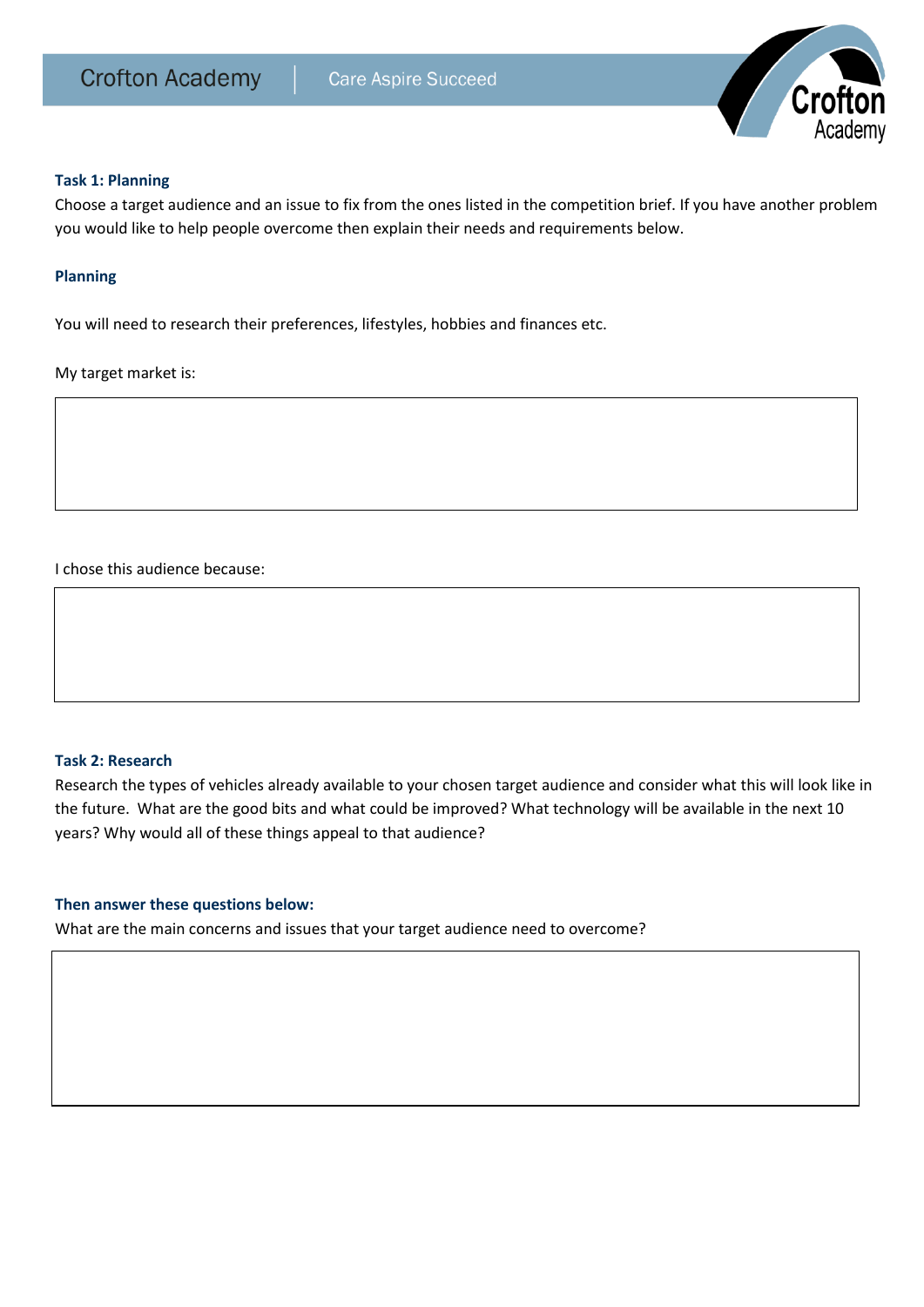

What is available to your target audience now?

What do you think they will need in the future?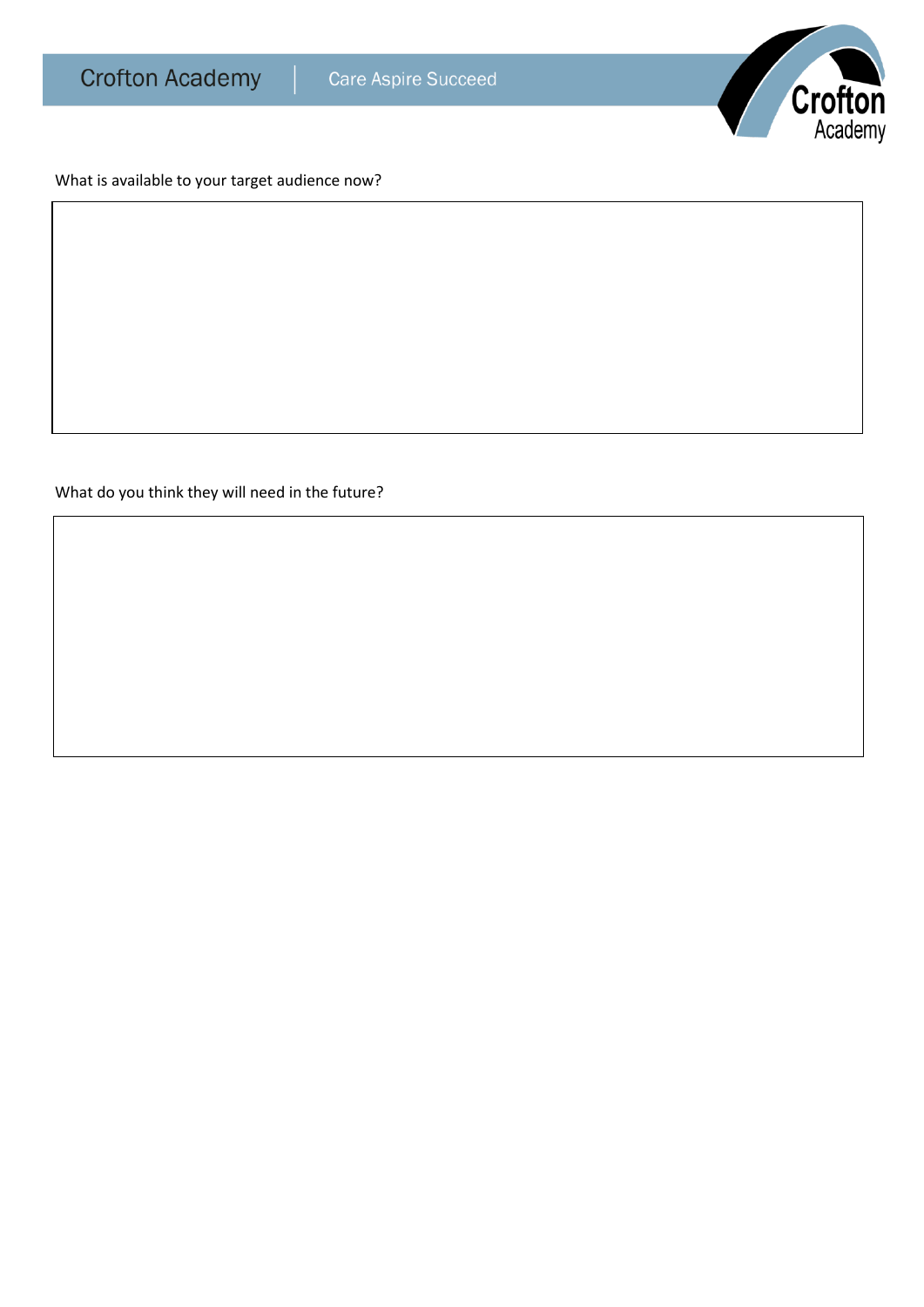

## **Lesson 2: Problem Solving and Design**

# **Task 3: Problem Solving Key Features & Your Unique Selling Point (USP)**

Look back at tasks 1 and 2, remind yourself of the person or people you are designing your vehicle of the future for. What were their needs? What was currently already available to them and what would they need in the future?

Now that you know your target audience and their requirements you need to come up with some key features and a 'unique selling point' that will make them choose to buy your vehicle and not one from a competitor.

# **It's time to get creative! Design and draw your USP:**

Explain your **Unique Selling Point** – either draw or tell us about your **USP**

Tell us WHY this will support and help your target audience?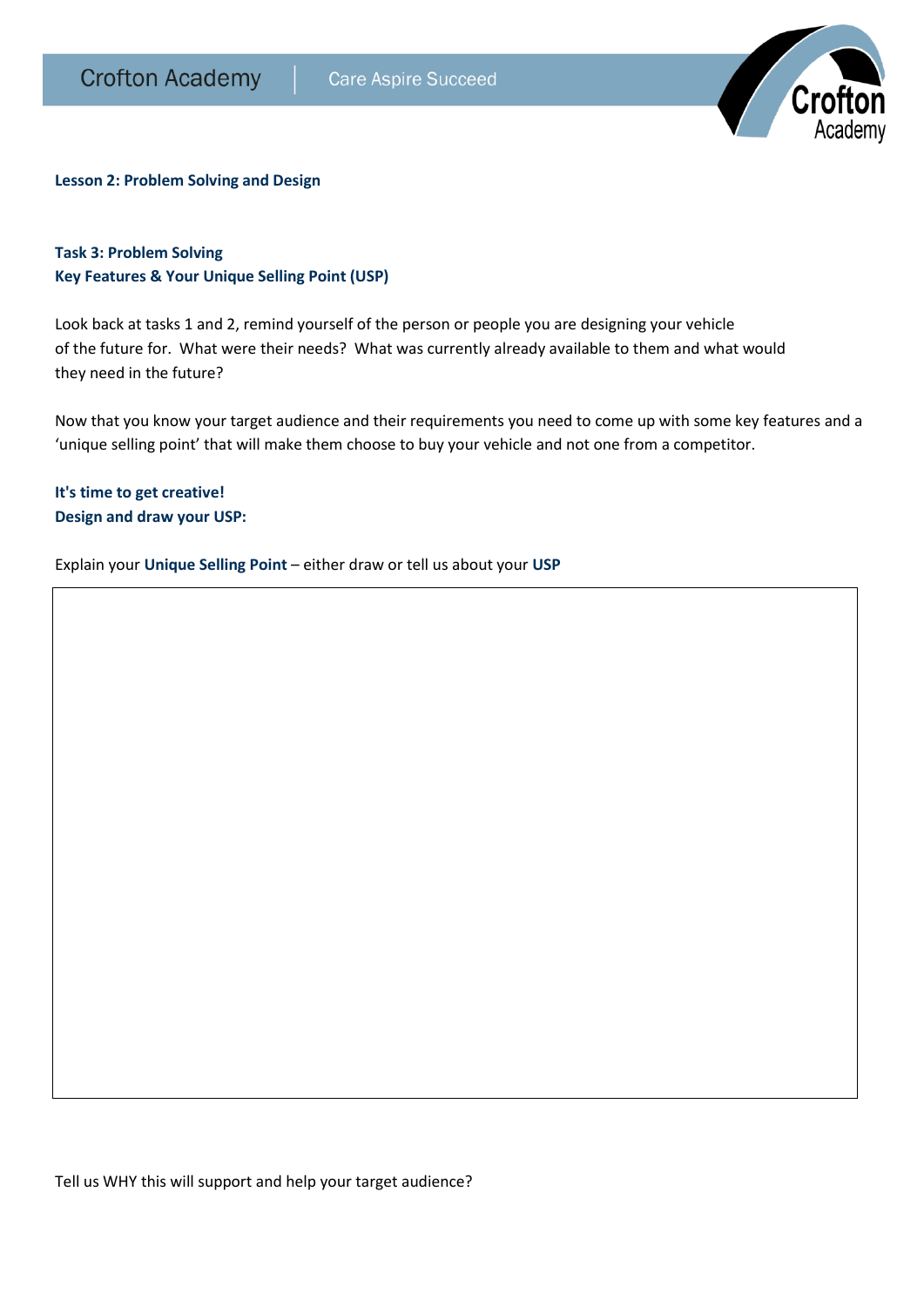**Crofton Academy** 



## **Task 4: Design**

**Lesson 3: Marketing.**

**Task 5: Marketing** 

**Name, logo and strap line** 

You now know your target audience and their needs, what is available for them at the moment and also what your unique selling point for them is. Now it's time to design your overall vehicle. What will it look like? What will its shape be? What colour combinations and materials will you offer and why?

Show us your final image of your new vehicle, remember to highlight the key features and USP!

Now you know who your audience is, what their needs are and how your vehicle will fit them it's time to name your vehicle. What will appeal to your audience and what will showcase your USP?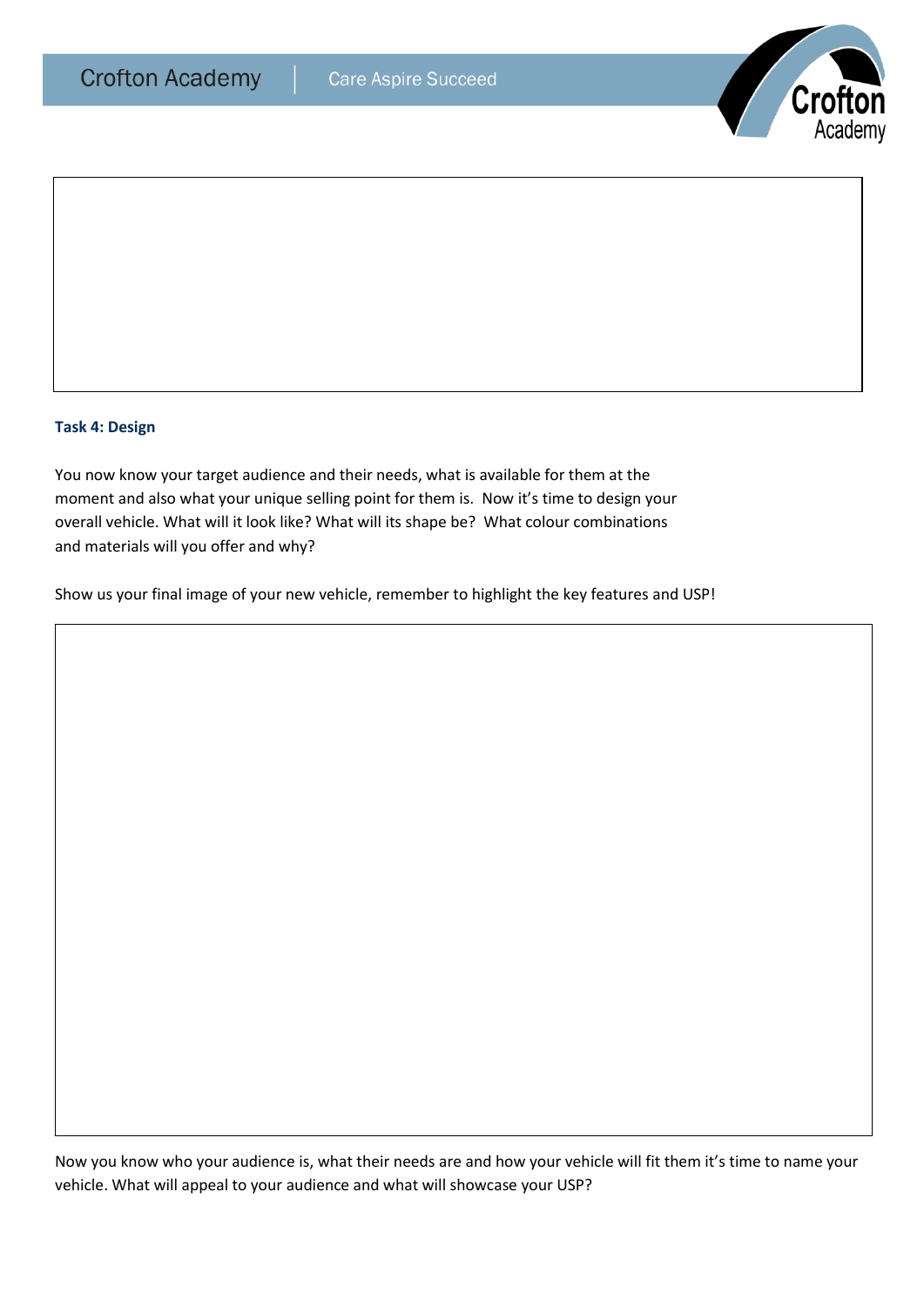

#### **Name**

Write down some ideas for your vehicles name

Decide on the final name your vehicle and tell us why you chose this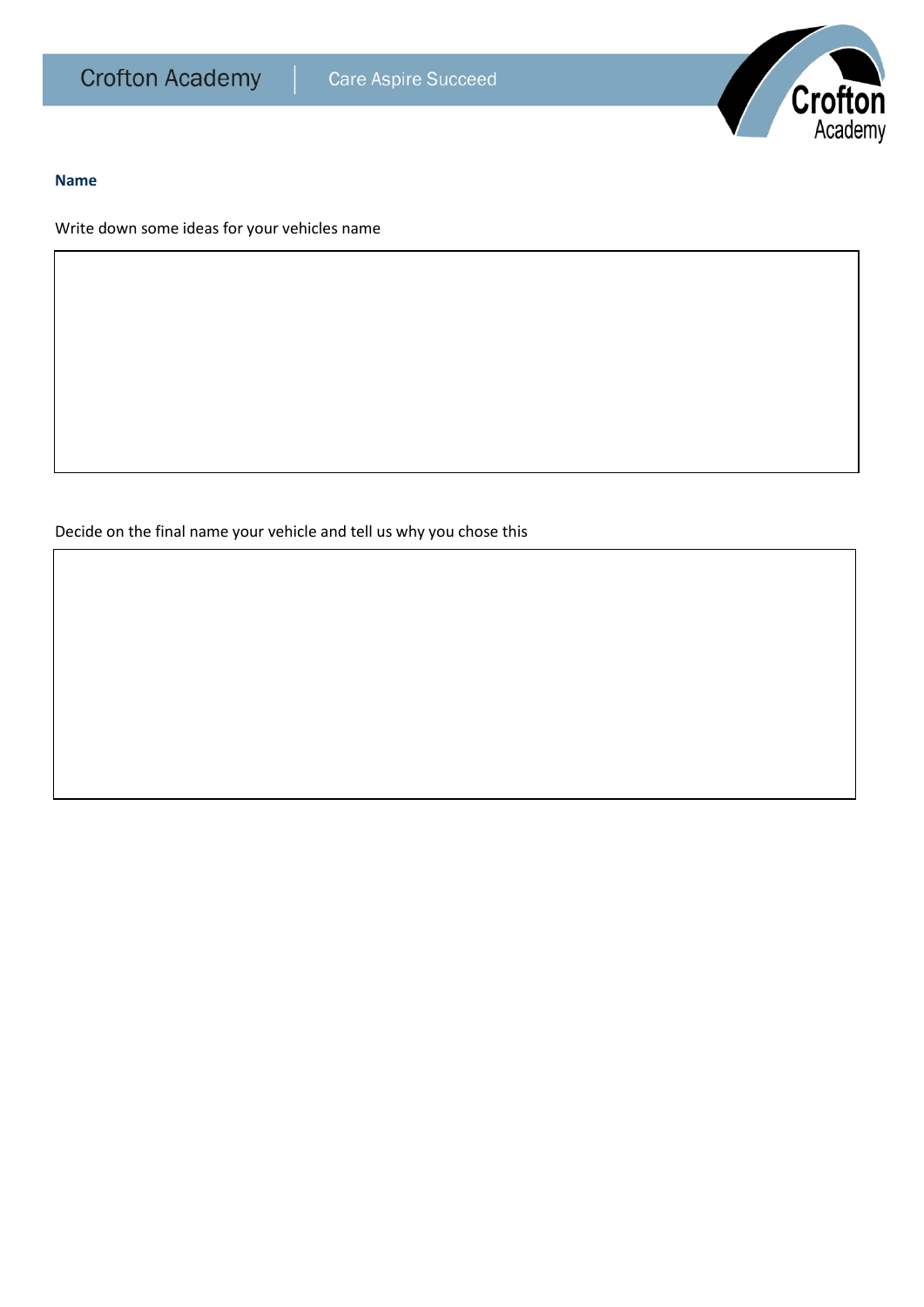

## **Design your vehicle logo**

Now you have the name of your vehicle it needs a logo to make it stand out! Take a look at other logos around the house to see what stands out and what colours and shapes work well together.

Take some time to design your new logo and tell us why you chose and why it will appeal to your target audience

## **Strap line**

To go along with your name and logo you will need to think of a marketing strapline for promoting your vehicle keeping in mind your target audience.

To start you off can you guess where these ones are from?

- 'Because you're worth it'
- 'Just do it'
- 'Taste the Rainbow'

Now it's time to come up with a marketing strapline for your new car.

## **Your ideas**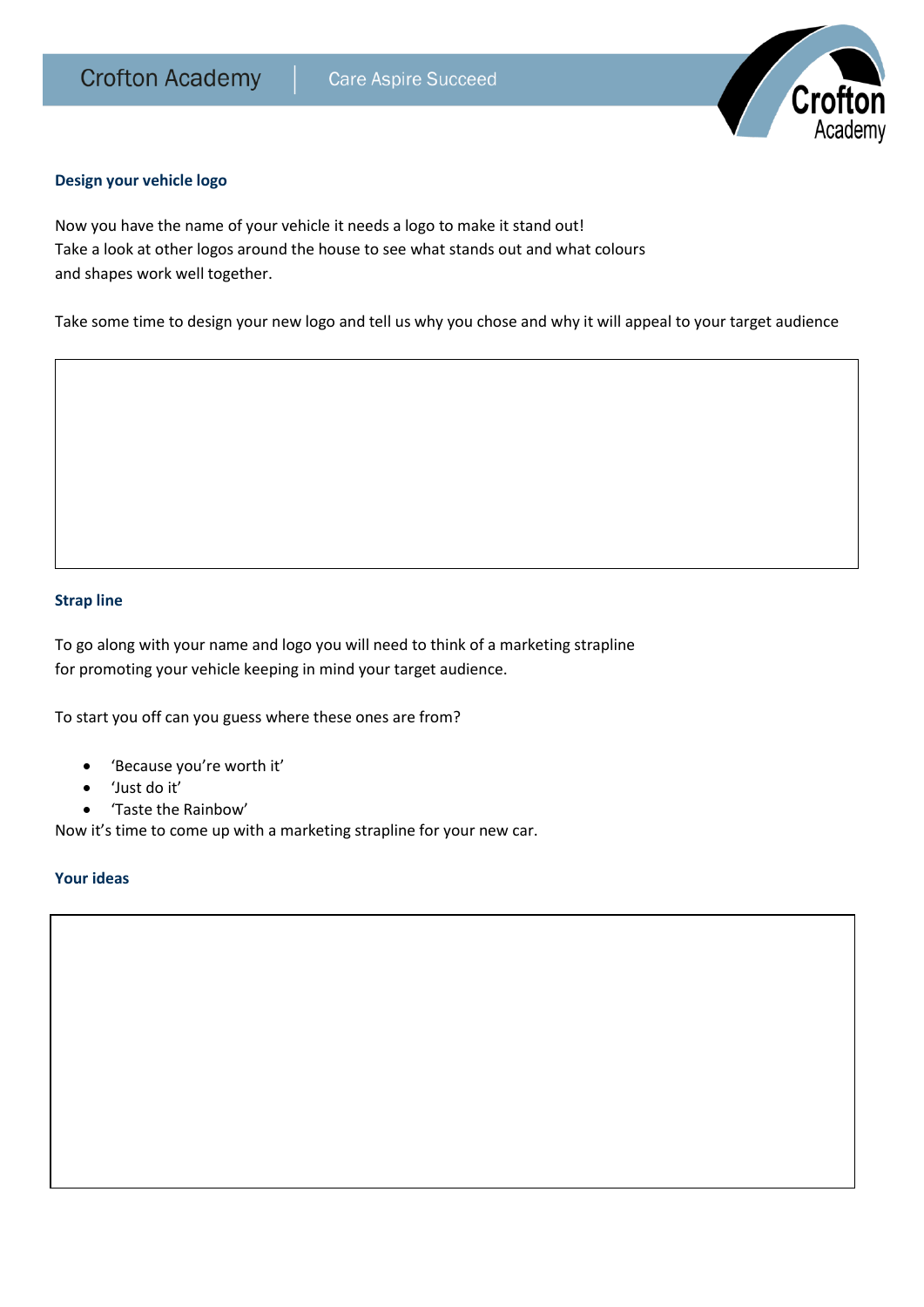

# **Your final strapline and why**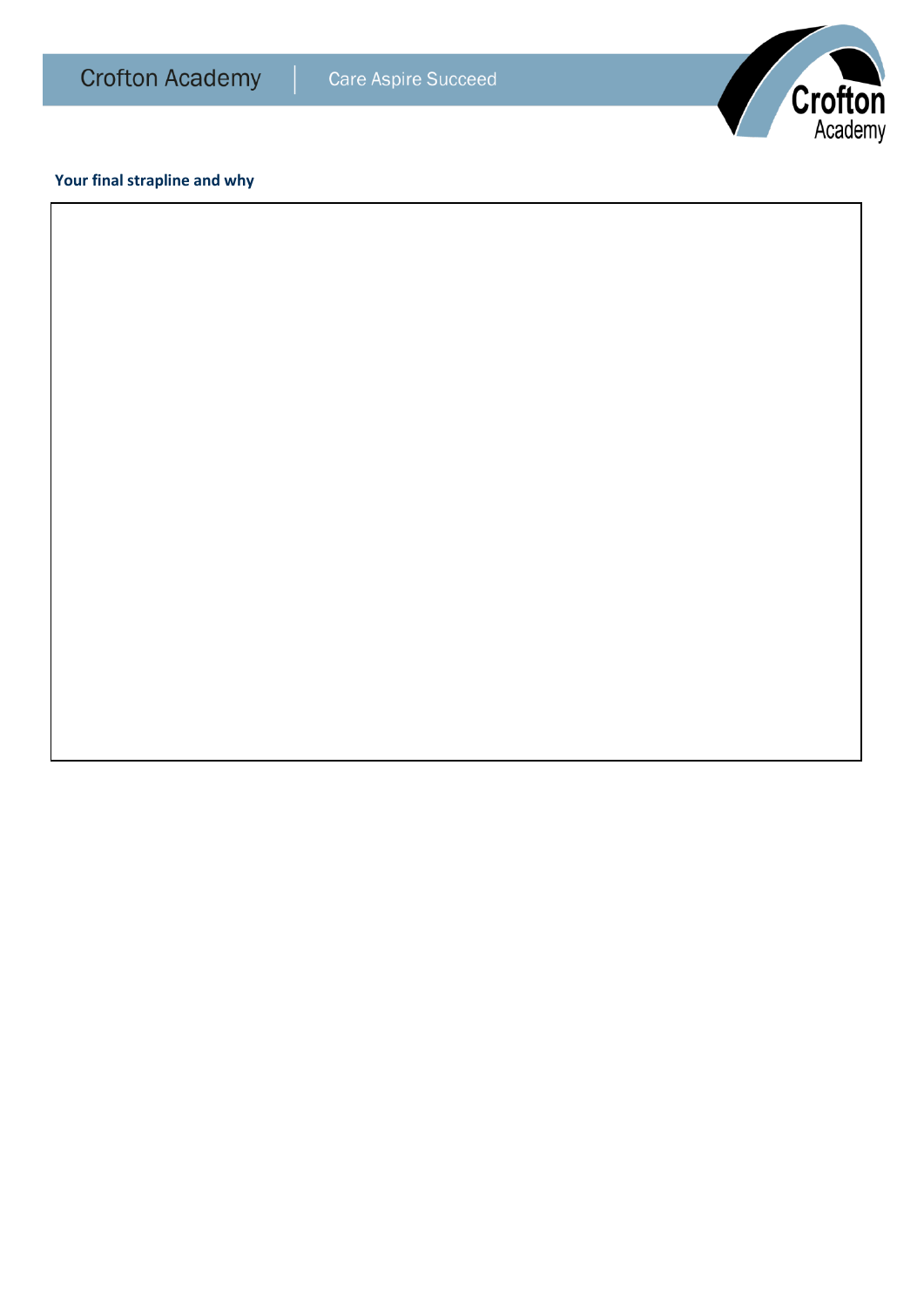

#### **Lesson 4: Communication and Sales.**

#### **Task 6: Communication**

#### **Advertising your vehicle**

You will want to promote your new vehicle to the general public and an advertising poster is a great way of doing this.

Research how and where will you advertise your new vehicle? Remember your target market and what would appeal to them. Find some examples of advertising around the house, what works well and what would work for your audience?

## **Advertising campaign - Poster**

Design an advertising poster and advertising campaign for your vehicle, let us know where it will be displayed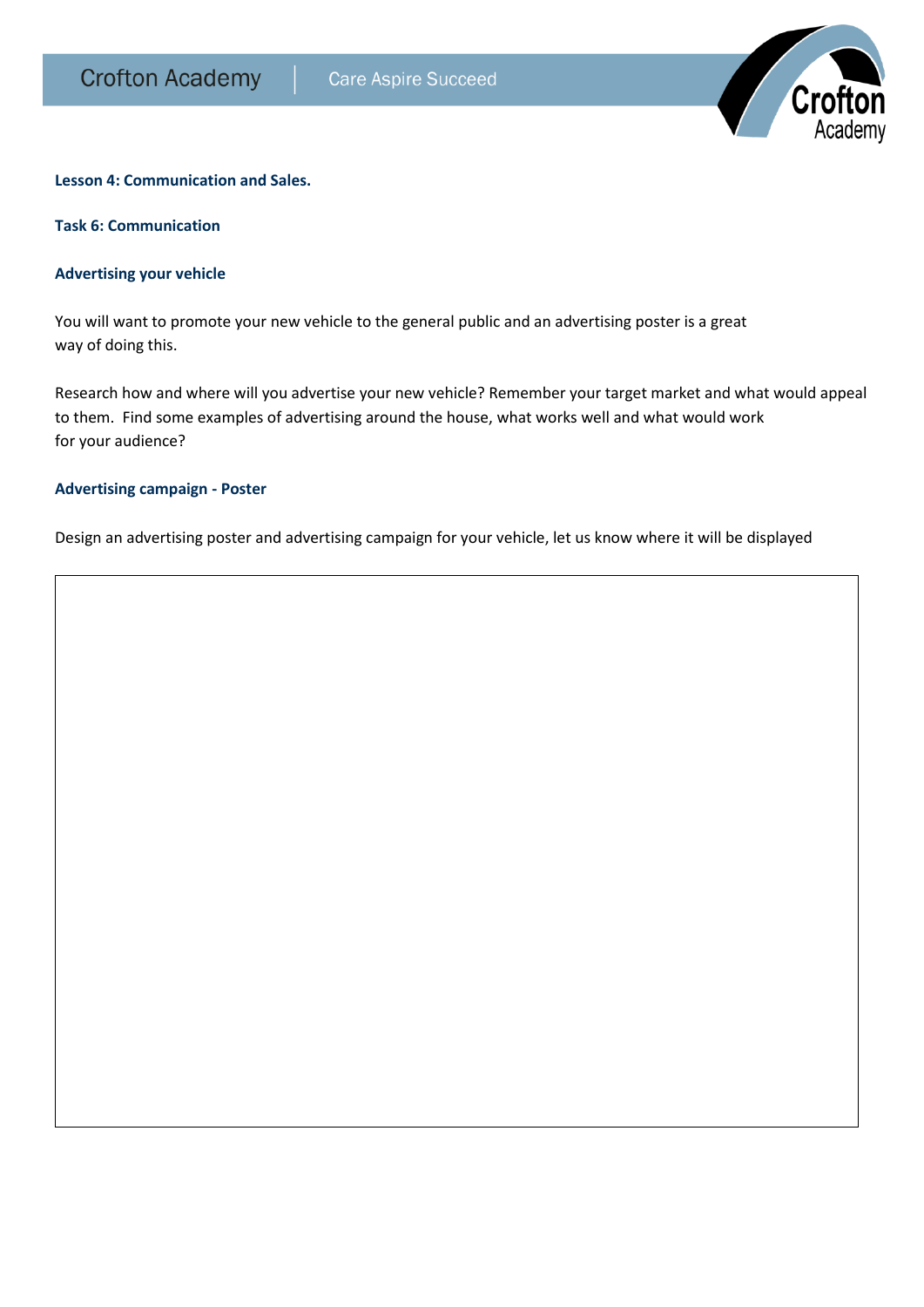

## **Advertising campaign - Social media posts**

Devise a promotional plan by creating a media campaign to launch the vehicle onto the market: Which media platforms would you use to sell your product? Will there be a limited edition or special offer for the launch? What social media posts will there be around the launch of your new vehicle?

## **Advertising campaign - Launch event**

Describe your launch event – when, where, what, who?

Tell us how you plan to launch the new vehicle onto the market. How will you launch your product? Where will your launch event be? What will happen at your launch event? Who is your brand ambassador?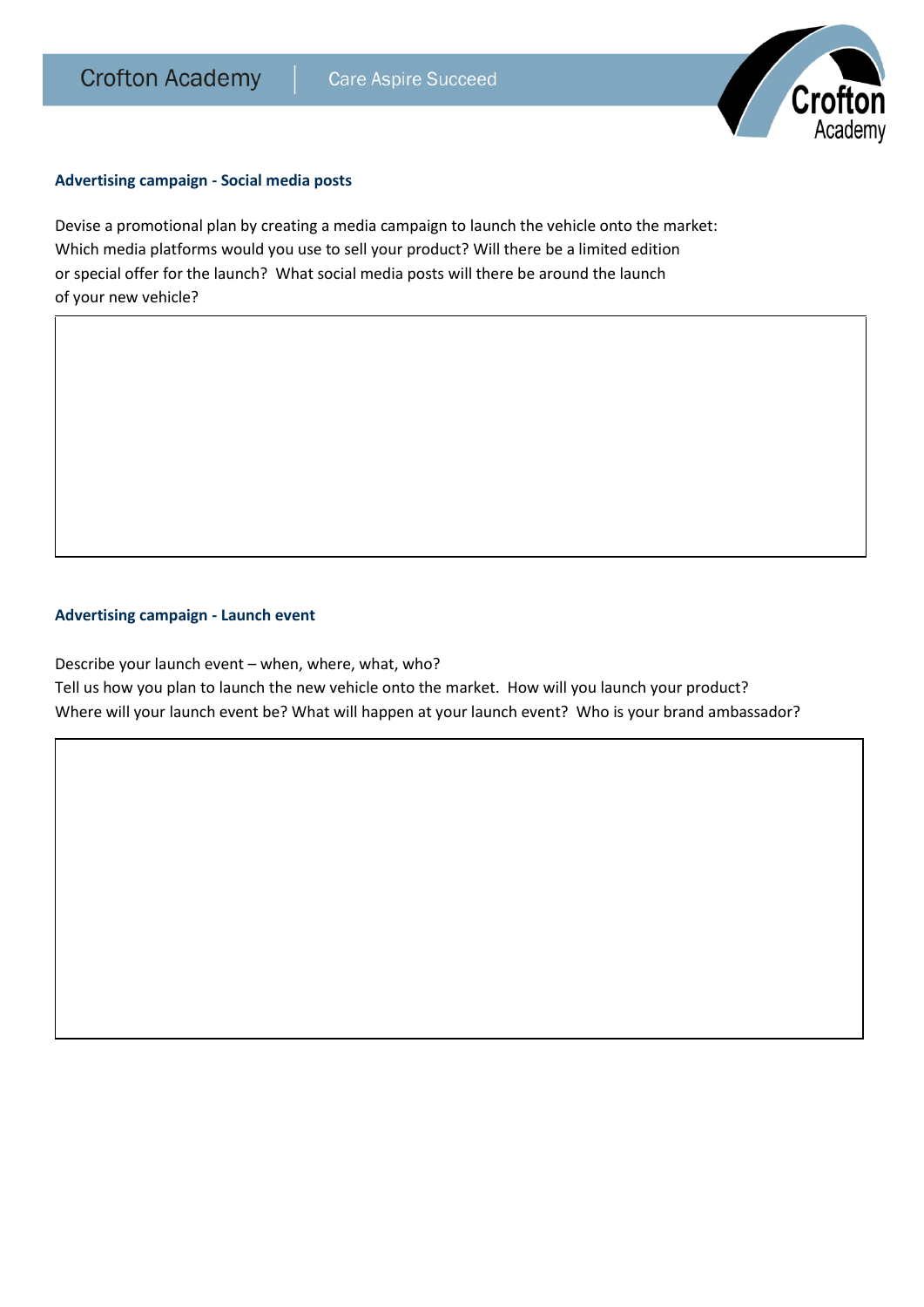

## **Competition Submission Form**

**Congratulations, you have designed your new Concept car and prepared for its launch. Let's check that you are you ready to submit your entry?**

If you have completed this worksheet on a computer/tablet please save and send your final version to schoolcompetition2021@sytner.co.uk</u>. If you have any drawings or designs on paper you can take pictures or scan and attached them to your email.

If you have printed the worksheet and completed by hand, you can either Scan your worksheet or take pictures of each sheet and email them back to us at [schoolcompetition2021@sytner.co.uk](mailto:schoolcompetition2021@sytner.co.uk)

#### **Parent / Guardian Details:**

| Title:                       |  |
|------------------------------|--|
| <b>First Name:</b>           |  |
| Surname:                     |  |
| <b>Address:</b>              |  |
| Town:                        |  |
| <b>County:</b>               |  |
| <b>Postcode:</b>             |  |
|                              |  |
| <b>Contact Number: Email</b> |  |
| <b>Address:</b>              |  |
| <b>Student Details:</b>      |  |
| <b>Year Group:</b>           |  |
| <b>School Details:</b>       |  |
| School:                      |  |
|                              |  |

#### **Where did you hear about this competition?**

All entries must be received no later than **February 28th 2021** for your chance to win.

## **Good Luck! We look forward to receiving your design!**

**Under 16?** We can only accept entries to this competition directly from your parents or legal guardian if you are under 16 years of age with their consent. Please ask your parents or your legal guardian to complete this entry form for you to enter the competition.

**Parent/Legal Guardian**: I can confirm, I have read and agree to the **general terms and conditions** and **privacy notice**. I consent to the processing of my child's and my personal information for this purpose by the Sytner Group.  $\Box$